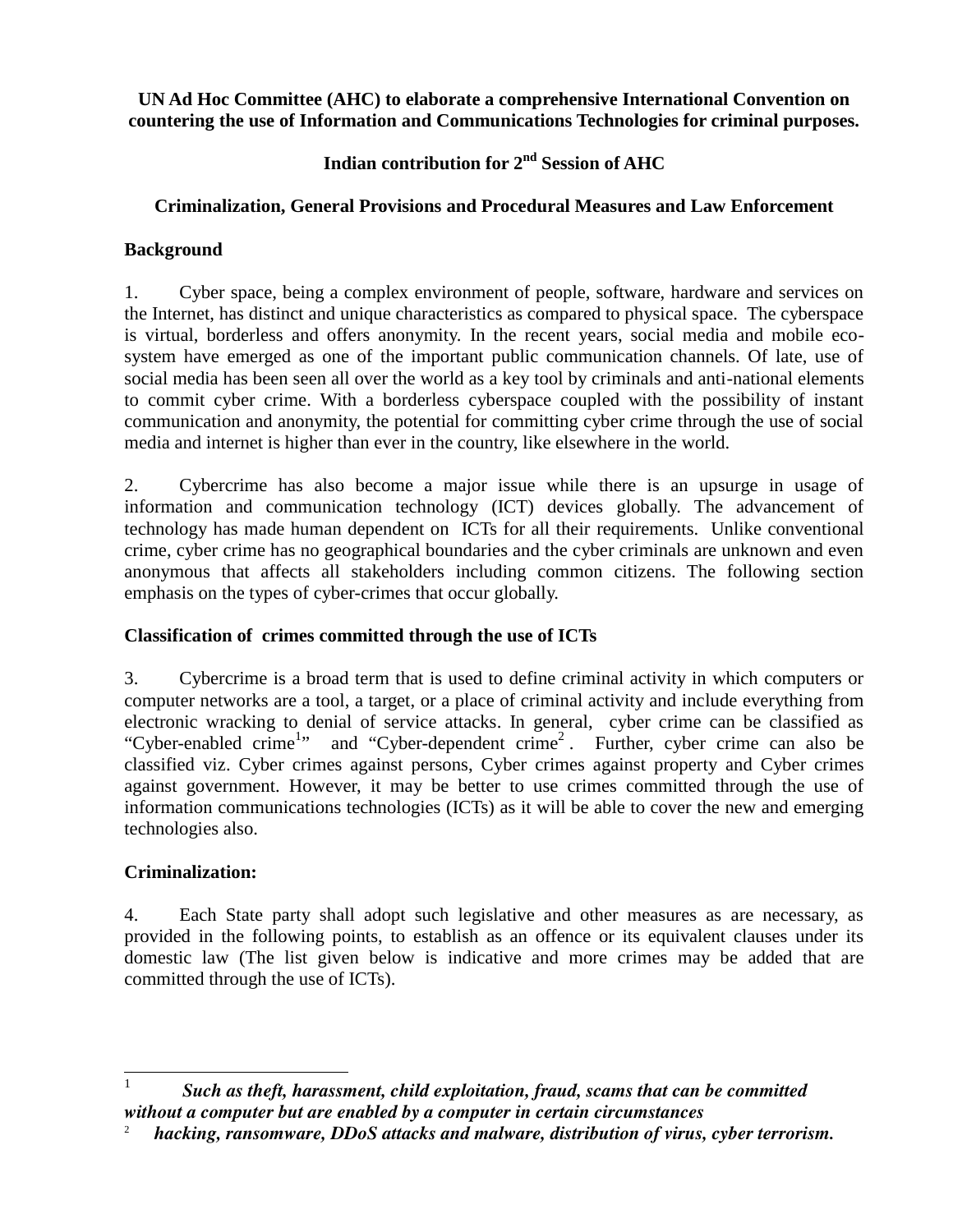#### **4(a): Damage to computer, computer system, etc:-**

 Each State party shall adopt such legislative and other measures as are necessary to establish as an offence under its domestic law, if any person without permission of the owner or any other person who is in charge of a computer, computer system or computer network,–

(a) accesses or secures access to such computer, computer system or computer network or computer resource;

(b) downloads, copies or extracts any data, computer data base or information from such computer, computer system or computer network including information or data held or stored in any removable storage medium;

(c) introduces or causes to be introduced any computer contaminant or computer virus into any computer, computer system or computer network;

(d) damages or causes to be damaged any computer, computer system or computer network, data, computer data base or any other programmes residing in such computer, computer system or computer network;

(e) disrupts or causes disruption of any computer, computer system or computer network;

(f) denies or causes the denial of access to any person authorised to access any computer, computer system or computer network by any means;

(g) provides any assistance to any person to facilitate access to a computer, computer system or computer network in contravention of the provisions of this Act, rules or regulations made thereunder;

(h) charges the services availed of by a person to the account of another person by tampering with or manipulating any computer, computer system, or computer network;

(i) destroys, deletes or alters any information residing in a computer resource or diminishes its value or utility or affects it injuriously by any means;

(j) steal, conceal, destroys or alters or causes any person to steal, conceal, destroy or alter any computer source code used for a computer resource with an intention to cause damage.

### **4(b): Failure to protect data:-**

Each State party shall adopt such legislative and other measures as are necessary to establish as an offence under its domestic law, Where a body corporate, possessing, dealing or handling any sensitive personal data or information in a computer resource which it owns, controls or operates, is negligent in implementing and maintaining reasonable security practices and procedures and thereby causes wrongful loss or wrongful gain to any person.

### **4(c): Tampering with computer source documents:-**

Each State party shall adopt such legislative and other measures as are necessary to establish as an offence under its domestic law, when any person knowingly or intentionally conceals, destroys or alters or intentionally or knowingly causes another to conceal, destroy, or alter any computer source code used for a computer, computer programme, computer system or computer network, when the computer source code is required to be kept or maintained by law for the time being in force, shall be punishable

### **4(d): Sending offensive messages through communication service, etc.:-**

Each State party shall adopt such legislative and other measures as are necessary to establish as an offence under its domestic law, if any person sends, by means of a computer resource or a communication device,–

(a) any information that is grossly offensive or has menacing character; or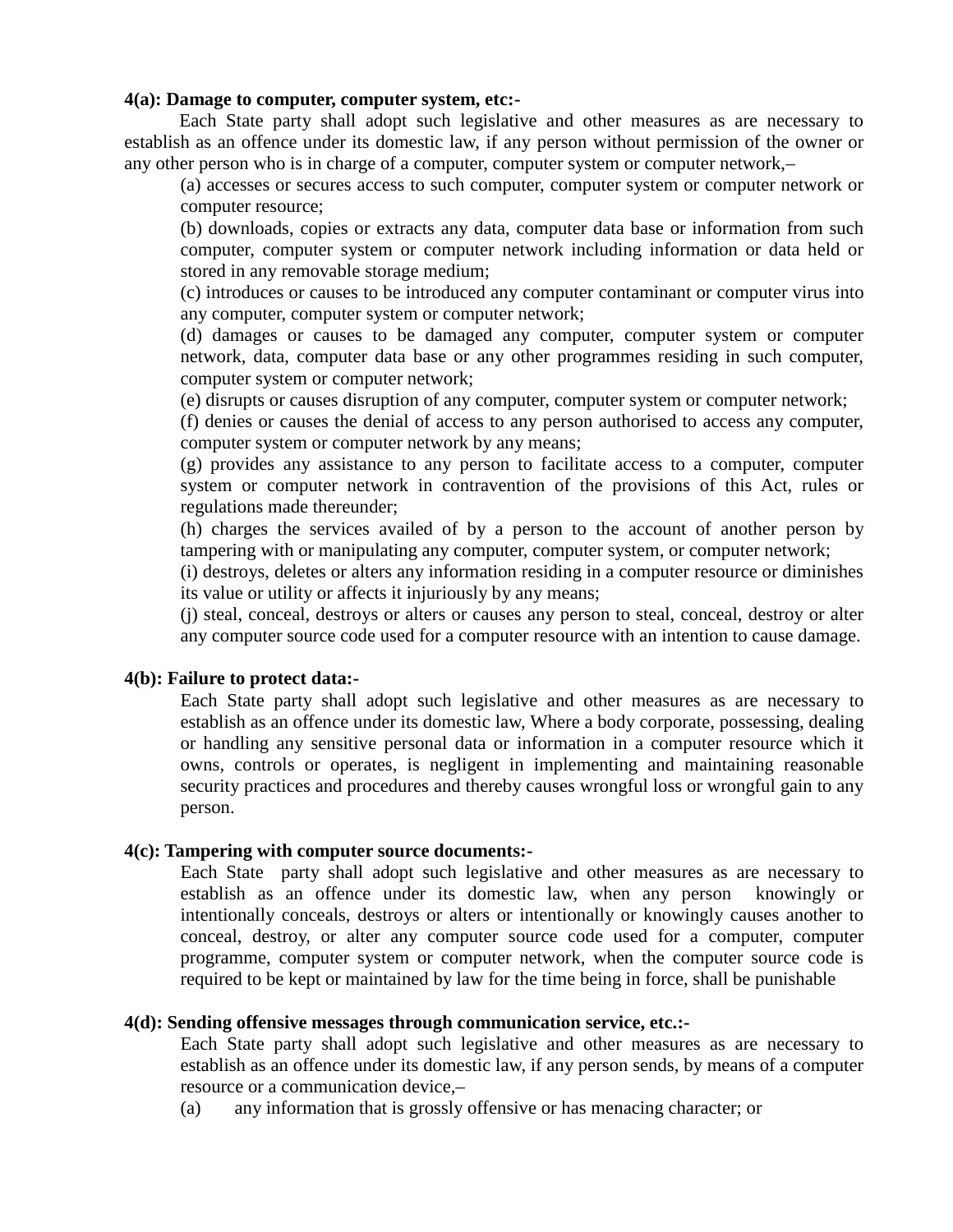(b) any information which he knows to be false, but for the purpose of causing annoyance, inconvenience, danger, obstruction, insult, injury, criminal intimidation, enmity, hatred or ill will, persistently by making use of such computer resource or a communication device;

(c) any electronic mail or electronic mail message for the purpose of causing annoyance or inconvenience or to deceive or to mislead the addressee or recipient about the origin of such messages,

#### **4 (e) Dishonestly receiving stolen computer resource or communication device.**

Whoever dishonestly receives or retains any stolen computer resource or communication device knowing or having reason to believe the same to be stolen computer resource or communication device.

#### **4(f): Identity theft (Impersonation).**

Each State party shall adopt such legislative and other measures as are necessary to establish as an offence under its domestic law, if any person, fraudulently or dishonestly make use of the electronic signature, password or any other unique identification feature of any other person.

#### **4(g): Cheating by personation by using computer resource (Impersonation).**

Each State party shall adopt such legislative and other measures as are necessary to establish as an offence under its domestic law, if any person, by means of any communication device or computer resource cheats by personation.

#### **4(h): Violation of privacy.**

Each State party shall adopt such legislative and other measures as are necessary to establish as an offence under its domestic law, if any person, intentionally or knowingly captures, publishes or transmits the image of a private area of any person without his or her consent, under circumstances violating the privacy of that person:

(a) "transmit" means to electronically send a visual image with the intent that it be viewed by a person or persons;

(b) "capture", with respect to an image, means to videotape, photograph, film or record by any means;

(c) "private area" means the naked or undergarment clad genitals, public area, buttocks or female breast:

(d) "publishes" means reproduction in the printed or electronic form and making it available for public;

(e) "under circumstances violating privacy" means circumstances in which a person can have a reasonable expectation that–

(i) he or she could disrobe in privacy, without being concerned that an image of his private area was being captured; or

(ii) any part of his or her private area would not be visible to the public, regardless of whether that person is in a public or private place.

#### **4(i): Cyber terrorism.**

Each State party shall adopt such legislative and other measures as are necessary to establish as an offence under its domestic law, if any person ,–

(A) with intent to threaten the unity, integrity, security or sovereignty of State or to strike terror in the people or any section of the people by–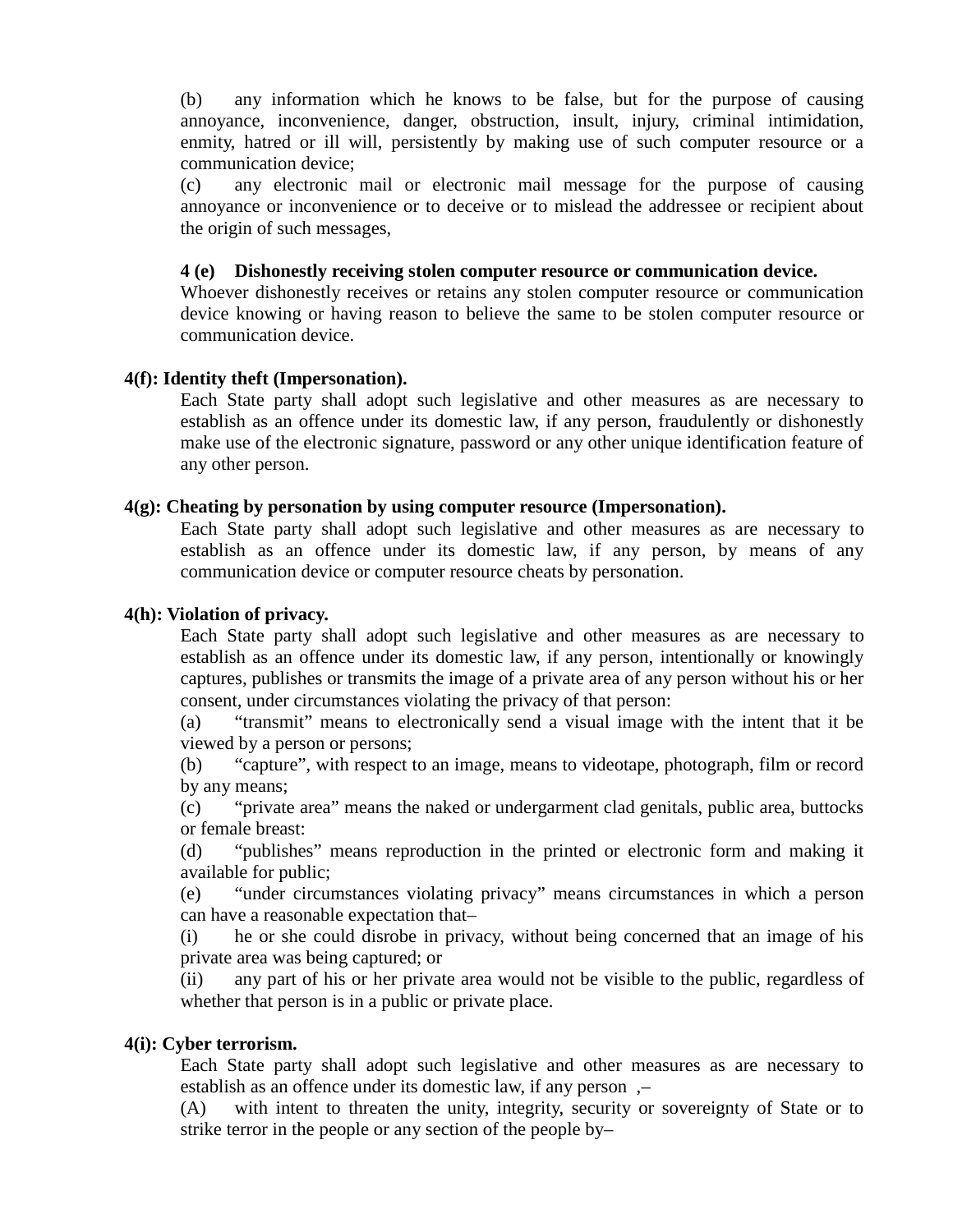(i) denying or cause the denial of access to any person authorised to access computer resource; or

(ii) attempting to penetrate or access a computer resource without authorisation or exceeding authorised access; or

(iii) introducing or causing to introduce any computer contaminant,

and by means of such conduct causes or is likely to cause death or injuries to persons or damage to or destruction of property or disrupts or knowing that it is likely to cause damage or disruption of supplies or services essential to the life of the community or adversely affect the critical information infrastructure; or

(B) knowingly or intentionally penetrates or accesses a computer resource without authorisation or exceeding authorised access, and by means of such conduct obtains access to information, data or computer data base that is restricted for reasons of the security of the State or foreign relations; or any restricted information, data or computer data base, with reasons to believe that such information, data or computer data base so obtained may be used to cause or likely to cause injury to the interests of the sovereignty and integrity of State , the security of the State, friendly relations with foreign States, public order, decency or morality, or in relation to contempt of court, defamation or incitement to an offence, or to the advantage of any foreign nation, group of individuals or otherwise, commits the offence of cyber terrorism.

(2) Each State party shall adopt such legislative and other measures as are necessary to establish as an offence under its domestic law the commission or conspiracy to commit the offence as described in para  $1(A)$  and  $1(B)$ .

# **4(j): Publishing or transmitting obscene material in electronic form communications.**

.

Each State party shall adopt such legislative and other measures as are necessary to establish as an offence under its domestic law, if any person, publishes or transmits or causes to be published or transmitted in the electronic form, any material which is lascivious or appeals to the prurient interest or if its effect is such as to tend to deprave and corrupt persons who are likely, having regard to all relevant circumstances, to read, see or hear the matter contained or embodied in it.

# **4(k): Publishing or transmitting of material containing sexually explicit act, etc., in electronic form.**

Each State party shall adopt such legislative and other measures as are necessary to establish as an offence under its domestic law, if any person, publishes or transmits or causes to be published or transmitted in the electronic form any material which contains sexually explicit act or conduct.

# **4(l): Publishing or transmitting of material depicting children in sexually explicit act, etc., in electronic form.**

Each State party shall adopt such legislative and other measures as are necessary to establish as an offence under its domestic law, if any person, ,–

(a) publishes or transmits or causes to be published or transmitted material in any electronic form which depicts children engaged in sexually explicit act or conduct; or

(b) creates text or digital images, collects, seeks, browses, downloads, advertises, promotes, exchanges or distributes material in any electronic form depicting children in obscene or indecent or sexually explicit manner; or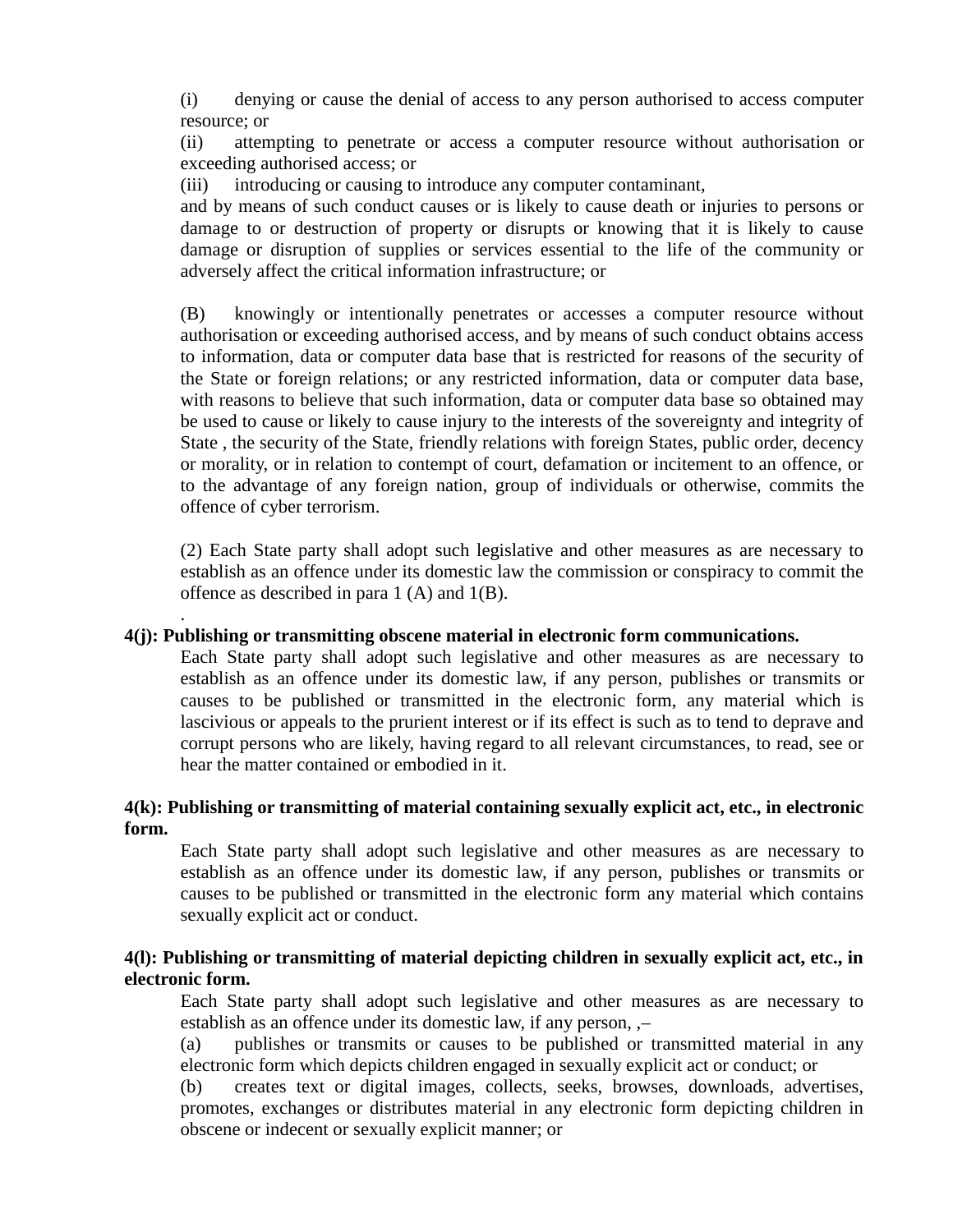(c) cultivates, entices or induces children to online relationship with one or more children for and on sexually explicit act or in a manner that may offend a reasonable adult on the computer resource; or

(d) facilitates abusing children online, or

(e) records in any electronic form own abuse or that of others pertaining to sexually explicit act with children,

Provided this section does not extend to any book, pamphlet, paper, writing, drawing, painting representation or figure in electronic form–

(i) the publication of which is proved to be justified as being for the public good on the ground that such book, pamphlet, paper, writing, drawing, painting representation or figure is the interest of science, literature, art or learning or other objects of general concern; or (ii) which is kept or used for bona fide heritage or religious purposes.

The age of "children" is as defined in the domestic legislation of that state.

## **4(m): Disclosure of information in breach of lawful contract.**

Save as otherwise provided in this Convention any person including an intermediary who, while providing services under the terms of lawful contract, has secured access to any material containing personal information about another person, with the intent to cause or knowing that he is likely to cause wrongful loss or wrongful gain discloses, without the consent of the person concerned, or in breach of a lawful contract, such material to any other person.

# 5. **"Other Unlawful acts committed using ICTs:"**

 Without prejudice to (Article on protection of Sovereignty) the Contracting Parties shall mutually agree on any other unlawful acts committed using ICTs for the purpose of cooperation established under this Convention. (There should be a provision in this Convention titled "Other Unlawful Acts" considering the advancement in ICT technologies). In addition, the following cyber crimes may be further extended as criminalization through the UNODC document  $3$  through this convention.)

### *Illegal access*

*Illegal interception: interception without right, made by technical means, of non public transmissions of computer data to, from or within a computer system, including electromagnetic Illegal interference Computer misuse tools Identity offences Personal harm Racism and xenophobia Terrorism support offences Ransomware*

 $\overline{3}$ <sup>3</sup>(**Source:** *United Nations Office on Drugs and Crime(UNODC).***Comprehensive Study on Cybercrime Draft**— February 2013. Page.22)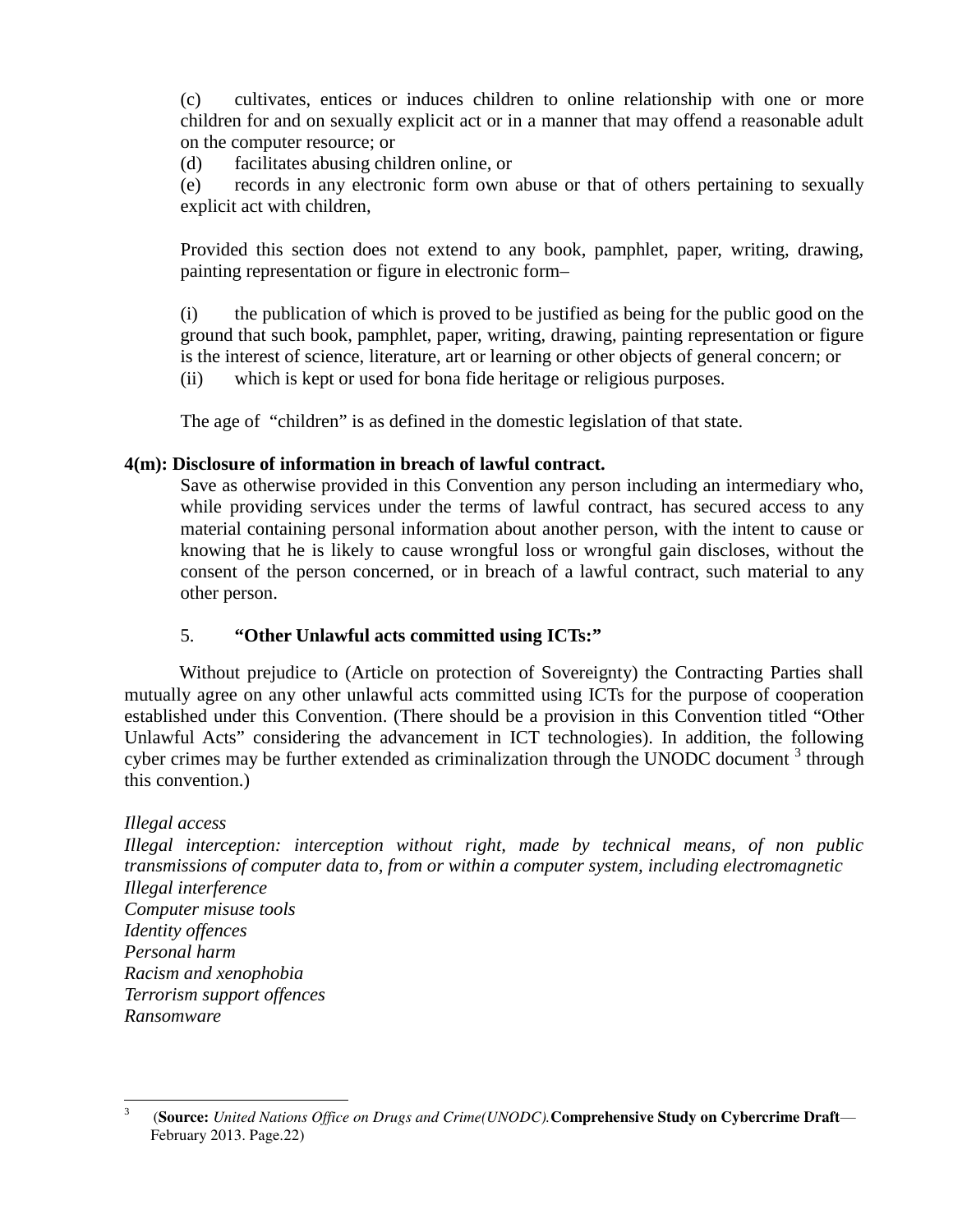# **How Criminalization of cyber crimes can be managed at the international level:**

6. The development of international model provisions on criminalization of core cybercrime acts, with a view to supporting States in eliminating safe havens through the adoption of common offence elements:

(i) The provisions could maintain the approach of existing instruments regarding offences against the confidentiality, integrity and accessibility of computer systems and data;

(ii) The provisions could also cover 'conventional' offences perpetrated or facilitated by use of ICTs.

(iii) The provisions could address areas not covered by existing instruments, such as criminalization of SPAM;

(iv) The provisions could be developed in line with the latest international human rights standards on criminalization, including in particular, treaty-based protections of the right to freedom of expression;

(v) Use of the provisions by States would minimize dual criminality challenges in international cooperation;

7. The development of international model provisions on investigative powers for electronic evidence, with a view to supporting States in ensuring the necessary procedural tools for investigation of crimes involving electronic evidence.<sup>4</sup>

# **Importance of legal and technical assistance specific to cyber crime committed through use of ICTs and the issues likely to be dealt in the convention:**

8. States need to strengthen cooperative measures to prevent and counter more effectively the use of ICTs for criminal purposes by facilitating legal and technical assistance taking into consideration the border less nature of the ICT crimes. Without adequate criminalization, law enforcement agencies will not be able to carry out investigations and identify those who put security at risk.

9. States at the international scenario face issues on transnational investigations, sovereignty, jurisdiction, extraterritorial evidence, and cooperation. When the crime occurs or its footprints are in more than one country, the issue of cooperation between the LEAs of the countries becomes essential to investigate the crime and prosecute the offender.

10. While many national laws have extra territorial jurisdiction, many countries consider that their national laws are inadequate to criminalize the cyber crimes or handle transnational cyber crime.

11. Due to volatile nature of electronic evidences, many states face stiff challenge in prosecuting cyber crimes. Evidences are not available in time as there is lack of coordination among LEAs due to issues of jurisdiction and non-agreement on sharing the non-content and content data.

 $\overline{4}$ <sup>4</sup>(**Source:***United Nations Office on Drugs and Crime(UNODC).***Comprehensive Study on Cybercrime Draft**— February 2013.)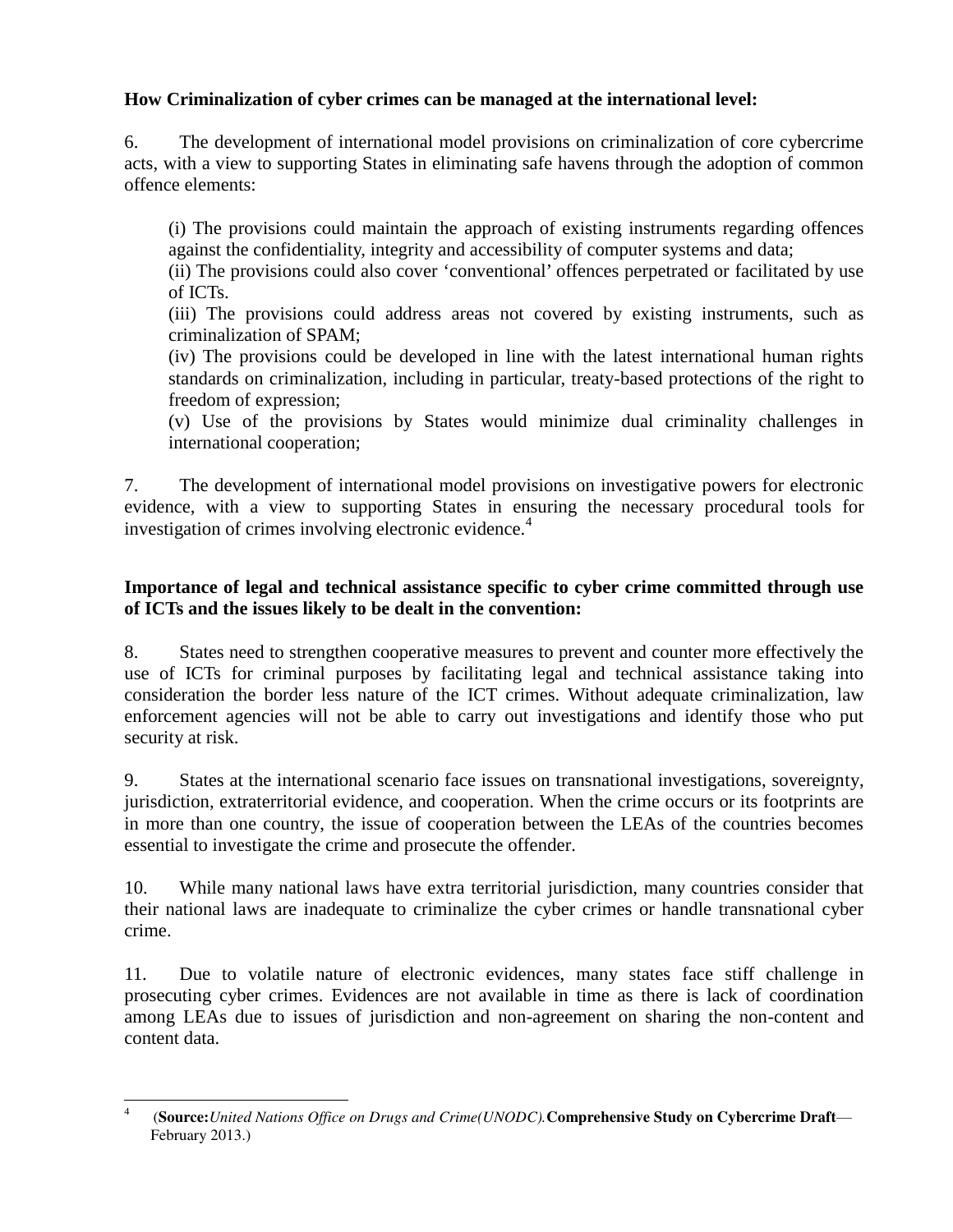12. Some other instances of issues that are likely to be faced by the proposed convention are mentioned below:

- (i) Definition and age limit of child may vary from country to country. Though many countries prohibit production and distribution of child pornography the criminalization of possession and access of child pornography varies significantly.
- (ii) For infringement of copyright and trademarks, some countries that do not have specific IPR law that prevents infringements. Such states use their general criminal law for prosecution of such offences, which would be inadequate for prosecuting high level crimes of commercial scale.
- (iii) There needs to be a balance between International human rights law, freedom of speech and expression and requirements of the States cooperation to exchange of data for crimes and on criminals for effective, efficient prevention and countering the crimes committed through the use of ICTs.
- (iv) In light of technological developments, the biggest challenge in accessing data due to emerging technologies such as Big Data, artificial intelligence, usage of clouds and CDNs, and the Internet of Things, lies in the fact that they may operate outside the framework of traditional privacy principles and converge in the new privacy laws of the states.

# 13. **Terms of Usage:**

- (i) "communication device" means cell phones, personal digital assistance or combination of both or any other device used to communicate, send or transmit any text, video, audio or image;
- (ii) "computer" means any electronic, magnetic, optical or other high-speed data processing device or system which performs logical, arithmetic, and memory functions by manipulations of electronic, magnetic or optical impulses, and includes all input, output, processing, storage, computer software or communication facilities which are connected or related to the computer in a computer system or computer network;
- (iii) "computer network" means the inter-connection of one or more computers or computer systems or communication device through–
	- a. the use of satellite, microwave, terrestrial line, wire, wireless or other communication media; and
	- b. terminals or a complex consisting of two or more interconnected computers or communication device whether or not the inter-connection is continuously maintained;
- (iv) "computer resource" means computer, computer system, computer network, data, computer data base or software;
- (v) "computer system" means a device or collection of devices, including input and output support devices and excluding calculators which are not programmable and capable of being used in conjunction with external files, which contain computer programmes, electronic instructions, input data and output data, that performs logic, arithmetic, data storage and retrieval, communication control and other functions;
- (vi) "computer contaminant" means any set of computer instructions that are designed–
	- a. to modify, destroy, record, transmit data or programme residing within a computer, computer system or computer network; or
	- b. by any means to usurp the normal operation of the computer, computer system, or computer network;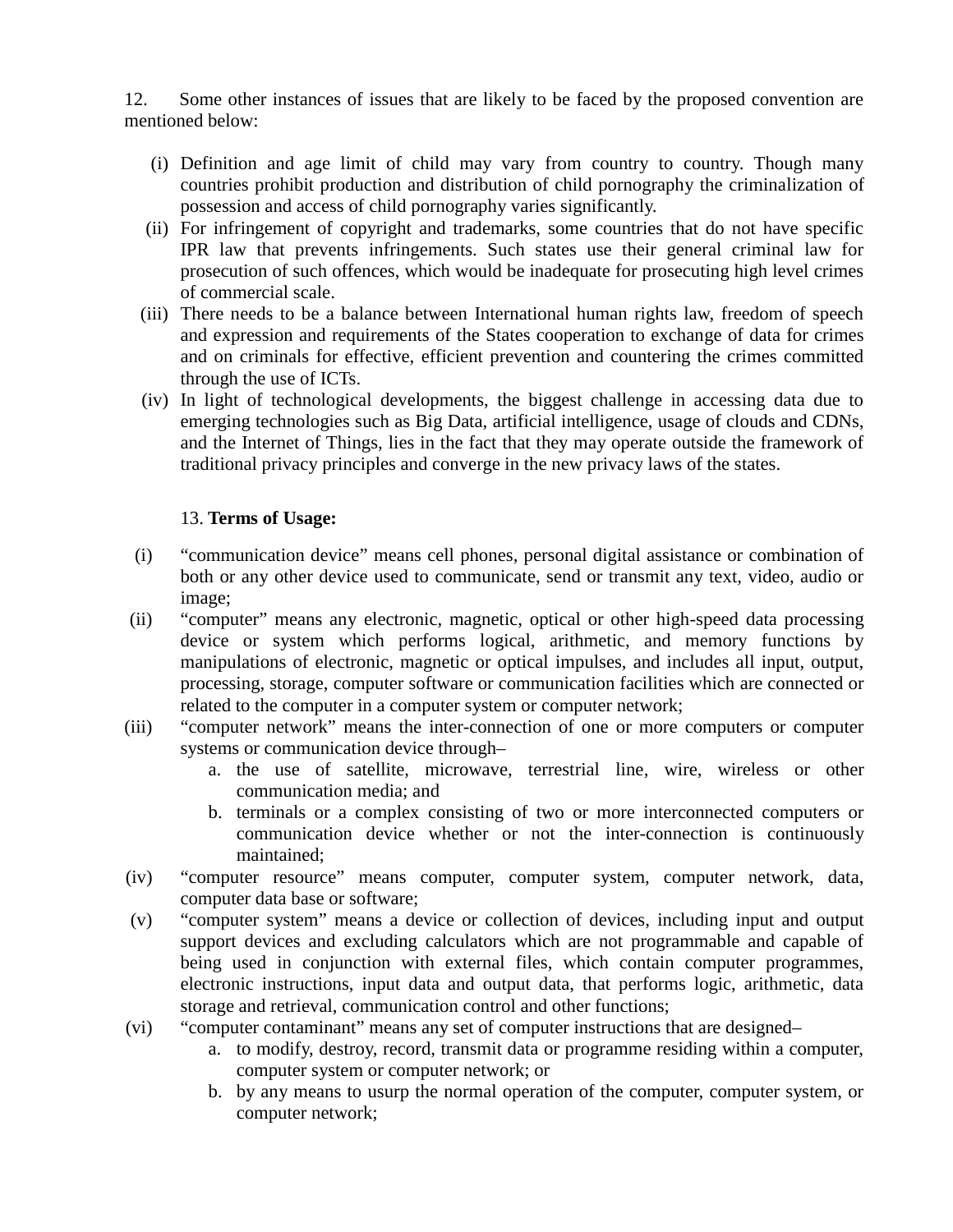- (vii) "computer data-base" means a representation of information, knowledge, facts, concepts or instructions in text, image, audio, video that are being prepared or have been prepared in a formalised manner or have been produced by a computer, computer system or computer network and are intended for use in a computer, computer system or computer network;
- (viii) "computer virus" means any computer instruction, information, data or programme that destroys, damages, degrades or adversely affects the performance of a computer resource or attaches itself to another computer resource and operates when a programme, data or instruction is executed or some other event takes place in that computer resource;
- (ix) "damage" means to destroy, alter, delete, add, modify or rearrange any computer resource by any means.
- (x) "computer source code" means the listing of programme, computer commands, design and layout and programme analysis of computer resource in any form.
- (xi) "cyber security" means protecting information, equipment, devices, computer, computer resource, communication device and information stored therein from unauthorised access, use, disclosure, disruption, modification or destruction;
- (xii) "data" means a representation of information, knowledge, facts, concepts or instructions which are being prepared or have been prepared in a formalised manner, and is intended to be processed, is being processed or has been processed in a computer system or computer network or cloud, and may be in any form (including computer printouts magnetic or optical storage media, punched cards, punched tapes) or stored internally in the memory of the computer;
- (xiii) "information" includes data, message, text, images, sound, voice, codes, computer programmes, software and data bases or micro film or computer-generated micro fiche;
- (xiv) "body corporate" means any company and includes a firm, sole proprietorship or other association of individuals engaged in commercial or professional activities;
- (xv) "reasonable security practices and procedures" means security practices and procedures designed to protect such information from unauthorised access, damage, use, modification, disclosure or impairment, as may be specified in an agreement between the parties or as may be specified in any law for the time being in force and in the absence of such agreement or any law, such reasonable security practices and procedures, as may be prescribed by the State parties in consultation with such professional bodies or associations as it may deem fit;
- (xvi) "sensitive personal data or information" means such personal information as may be prescribed by the State parties in consultation with such professional bodies or associations as it may deem fit.
- (xvii) "electronic mail" and "electronic mail message" means a message or information created or transmitted or received on a computer, computer system, computer resource or communication device including attachments in text, image, audio, video and any other electronic record, which may be transmitted with the message.
- (xviii) Social Media Intermediary: An intermediary which primarily or solely enables online interaction between two or more users and allows them to create, upload, share, disseminate, modify or access information using its services.
- (xix) Electronic Record: It means data, record or data generated, image or sound stored, received or sent in an electronic form or micro film or computer generated micro fiche.
- (xx) Originator: It means a person who sends, generates, stores or transmits any electronic message or causes any electronic message to be sent, generated, stored or transmitted to any other person but does not include an intermediary.
- (xxi) Property": It means assets of every kind, whether corporeal or incorporeal, movable or immovable, tangible or intangible, including money in bank accounts, digital financial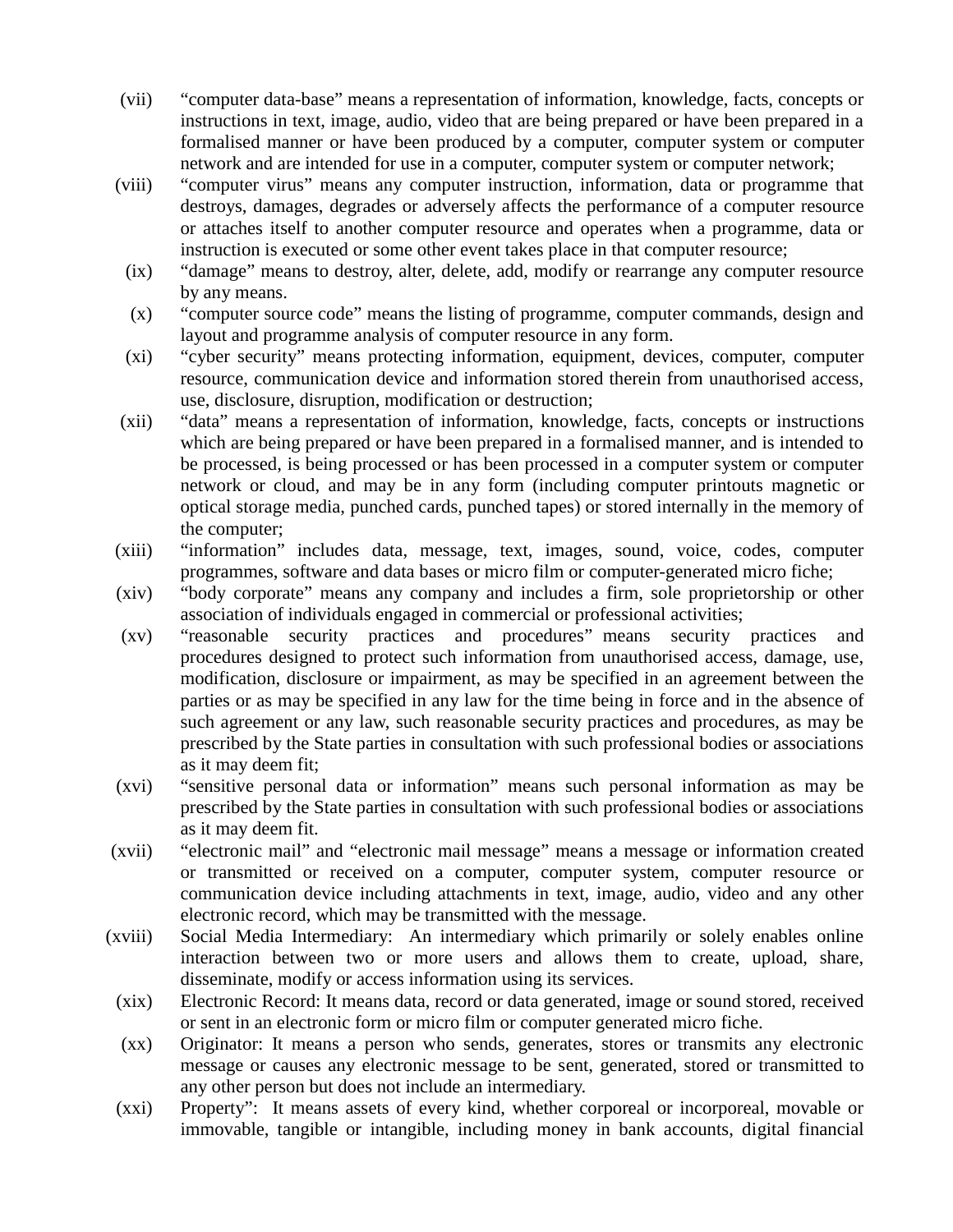assets, digital currency, including cryptocurrency and legal documents or instruments evidencing title to, or interest in, such assets or any part thereof.

- (xxii) "Proceeds of Crime": It shall mean any property derived from or obtained, directly or indirectly, through the commission of an offence or other unlawful act as established under this convention.
- (xxiii) "Confiscation": It includes forfeiture where applicable, shall mean the permanent deprivation of property by order of a court or other competent authority.
- (xxiv) "Predicate Offence: It shall mean any offence as a result of which proceeds have been generated that may become the subject of an offence as defined in this Convention.
- (xxv) "Child Pornography" means any representation, by whatever means, or a child engaged in real or simulated explicit sexual activities or any representation of the sexual parts of a child for primarily sexual purposes.

## 14. **Data Oriented Jurisdiction**:

Data oriented jurisdiction means that the country whose citizen's data is being stored/processed/screened/federated anywhere in the world should be having the broader jurisdiction of the data immaterial of where the data is physically stored/ processed/ screened/ federated. This Data Oriented Jurisdiction will ensure the primality of data ownership and the issue of privacy (an acknowledged fundamental right of a global citizen) and human rights.

*(Brief Explanation: In the current day scenario, the classical Westphalian model-based jurisdiction does not hold good in cyberspace especially involving cloud resources that result in jurisdictional nightmare. An example of a typical scenario may involve a cybercrime executed involving the processing power in the cloud originating from one country; the storage aggregation at another country; with the cloud service provider registered in a third country and the user (the victim and the attacker) whose data is being held by the service provider may be the resident of a fourth country. Clearly in such situation, it is extremely difficult to ascertain Jurisdiction based on the classical territorial models. In view of the above, India proposes that rather than territorial based jurisdictional model, the Convention adopts Data Oriented Jurisdiction. The data ownership which is linked to the privacy is an acknowledged fundamental right of a global citizen. This has been acknowledged by the European Court of Justice whereby it recognized the individual's right to be forgotten. The right to privacy is also linked to human rights which has been raised by large number of countries in UN AHC and the Data Oriented Jurisdiction will help protect the right to privacy, fundamental rights and human rights.)*

### 15. **"JURISDICTION" may be defined as follows:**

1. Each State Party shall adopt such measures as may be necessary to establish its jurisdiction over offences established in accordance with this Convention when:

(a) The offence is committed in the territory of that State Party or having a bearing in the territory of the state party; or

(b) The offence is committed on board a vessel that is flying the flag of that State Party or an aircraft that is registered under the laws of that State Party at the time that the offence is committed.

2. Subject to this Convention, a State Party may also establish its jurisdiction over any such offence when: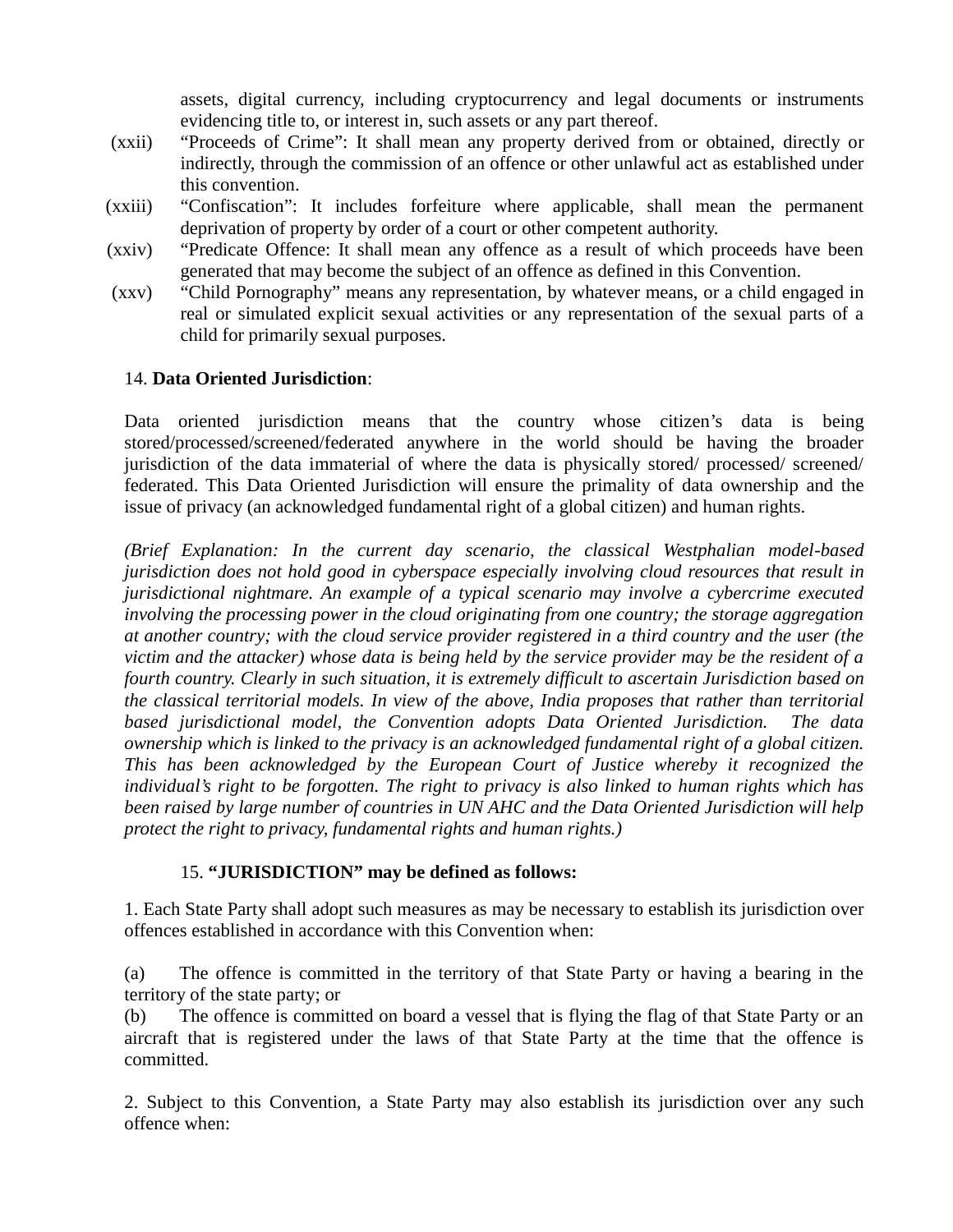(a) The offence is committed against a national and, legal person of that State Party; or

(b) The offence is committed by a national and, legal person of that State party or a stateless person who has his or her habitual residence in its territory; or

(c) The offence is committed outside its territory with a view to the commission of an offence established in accordance with this Convention within its territory;

(d) the offence is committed against the State Party; OR

(e) The offence is committed targeting computer resource located within its territory

(f) The offence involves the digital/electronic data of their nationals, irrespective of the place of its physical storage/processing/screening/federation."

3. For the purposes of this Convention, each State Party shall take such measures as may be necessary to establish its jurisdiction over the offences established in accordance with this Convention when the alleged offender is present in its territory and it does not extradite such person solely on the ground that he or she is one of its nationals.

4. Each State Party may also take such measures as may be necessary to establish its jurisdiction over offences established in accordance with this Convention when the alleged offender is present in its territory and it does not extradite him or her.

5. If a State Party exercising its jurisdiction under paragraph 1 or 2 of this article has been notified, or has otherwise learned, that any other State Parties are conducting an investigation, prosecution, or judicial proceeding in respect of the same conduct, the competent authorities of those States Parties shall, as appropriate, consult one another with a view to coordinating their actions. For the Purpose of consultation under this Article, the Contracting Parties shall take into account the Data Oriented Jurisdiction i.e. data belonging to the victim of the cybercrime or unlawful act committed using ICTs.

6. Without prejudice to norms of general international law, this Convention shall not exclude the exercise of any criminal jurisdiction established by a State Party in accordance with its domestic law.

# 16. **Convention may propose that timely cooperation among the agencies of the governments is essential to investigate and prosecute cyber crimes.**

- (i) Timely responses and the ability to request specialized investigative actions, such as preservation of computer data for a period specified (the proposed international convention can specify the period for which the data can be preserved).
- (ii) The proposed convention may recommend constitution of proper notified channels or points of contacts of communications or designated officers who may receive and process the request in a specific time. Escalation levels may also be notified.
- (iii) Such notified channels or points of contacts may serve 24/7 networks, offer important potential for faster response times.
- (iv) LEAs of states may be trained regularly through international LEAs such as INTERPOL on how speedy assistance can be rendered in cases and their need to support the investigation process since the crimes are transnational in nature.
- (v) Investigations that affect the state sovereignty, crimes against women and children, religious or communal content, or prohibited drugs must be accorded high priority that information is shared within a short timeline of not more than 24 hours.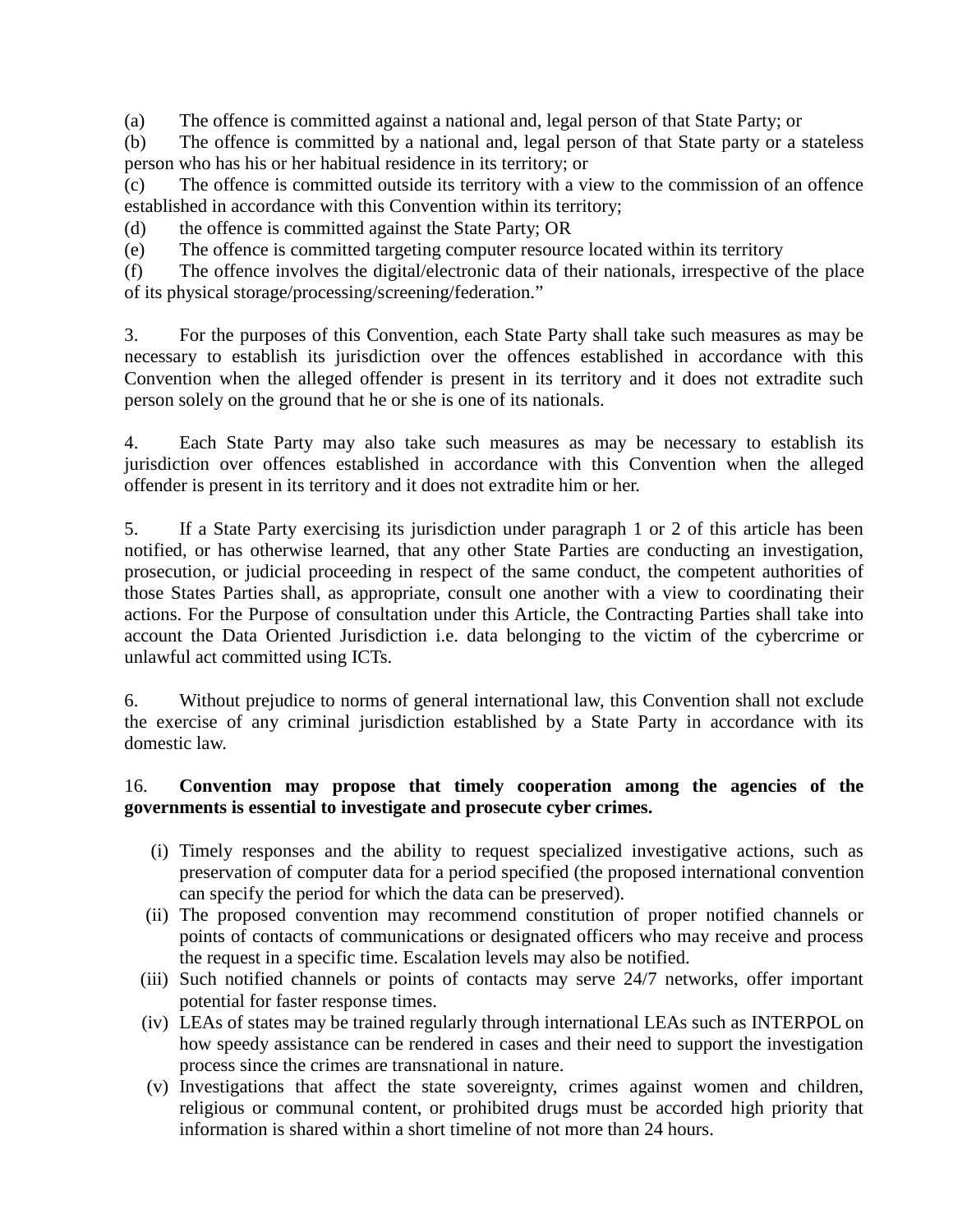- (vi) States enact or modify their existing legislations to ensure that internet service providers and domain registrars or cloud service providers respond to the request of the state law enforcement agencies and provide the requisite information in the stipulated time. States shall develop SOPs in this regard.
- (vii) States enact law in their jurisdiction that privacy protection in the WHOIS details of the domains/websites is not absolute and that the details sought by the LEAs (state and international) shall be duly provided by the domains/websites.
- (viii) States shall treat requests of member Countries' Law enforcement agencies on par with the requests of their own state law enforcement agencies and ensure that they are attended to in shortest time frame.
- (ix) States may only prescribe the permissibility of transfers of sensitive personal data where it finds that the relevant personal data shall be subject to an adequate level of protection, having regard to the applicable laws and international agreements / conventions, and the effectiveness of the enforcement by authorities with appropriate jurisdiction, and shall monitor the circumstances applicable to such information.

# **17. "SEARCH AND SEIZURE OF INFORMATION STORED OR PROCESSED ELECTRONICALLY"**

1. Each Party shall adopt such legislative and other measures as may be necessary to empower its competent authorities to search or similarly access:

- (a) a computer system or part of it and computer data stored therein; and
- (b) a computer-data storage medium in which computer data may be stored in its territory.

2. Each Party shall adopt such legislative and other measures as may be necessary to ensure that where its authorities search or similarly access a specific computer system or part of it, pursuant to paragraph 1 (a) and have grounds to believe that the data sought is stored in another computer system or part of it in its territory, and such data is lawfully accessible from or available to the initial system, the authorities shall be able to expeditiously extend the search or similar accessing to the other system.

3. Each Party shall adopt such legislative and other measures as may be necessary to empower its competent authorities to seize or similarly secure computer data accessed according to paragraphs 1 or 2. These measures shall include the power to:

(a) seize or similarly secure a computer system or part of it or a computer-data storage medium;

- (b) make and retain a copy of those computer data;
- (c)To preserve / maintain integrity of the computer data

4. Each Party shall adopt such legislative and other measures as may be necessary to empower its competent authorities to order any person who has knowledge about the functioning of the computer system or measures applied to protect the computer data therein to provide, as is reasonable, the necessary information, to enable the undertaking of the measures referred to in paragraphs 1 and 2.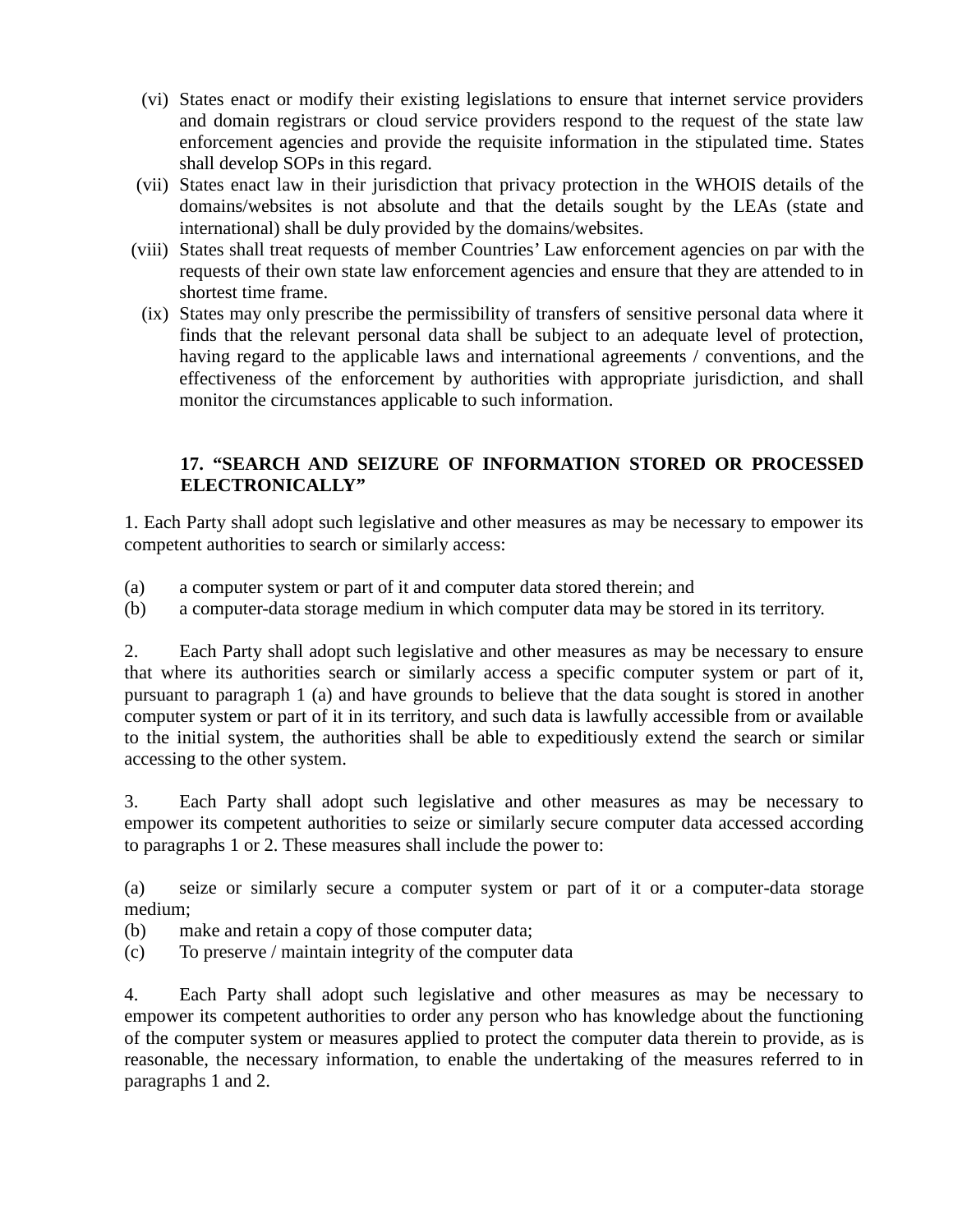# 18. **REAL-TIME COLLECTION OF TRAFFIC DATA**"

1. Each Party shall adopt such legislative and other measures as may be necessary to empower its competent authorities to:

(a) collect or record through the application of technical means on the territory of that Party; and

(b) compel a service provider, within its existing technical capability:

(i) to collect or record through the application of technical means on the territory of that Party; or

(ii) to co-operate and assist the competent authorities in the collection or recording of, traffic data, in real-time, associated with specified communications in its territory transmitted by means of a computer system.

2. Where a Party, due to the established principles of its domestic legal system, cannot adopt the measures referred to in paragraph 1(a), it may instead adopt legislative and other measures as may be necessary to ensure the real-time collection or recording of traffic data associated with specified communications transmitted in its territory, through the application of technical means on that territory.

3. Each Party shall adopt such legislative and other measures as may be necessary to oblige a service provider to keep confidential the fact of the execution of any power provided for in this article and any information relating to it.

# 19. **"COLLECTION OF CONTENT AND META DATA"**

1. Each Party shall adopt such legislative and other measures as may be necessary to provide meta data expeditiously without the need of MLAT. The service provider who has such meta data shall provide such information on direct request of the Law Enforcement Agencies through the designated nodal agency of each State.

2. Each Party shall adopt such legislative and other measures as may be necessary to provide content data expeditiously. Mechanism for such expeditious data sharing will be developed under this convention.

# 20. **"INTERCEPTION OF CONTENT DATA"**

1. Each Party shall adopt such legislative and other measures as may be necessary, in relation to a range of serious offences to be determined by domestic law, to empower its competent authorities to:

(a) collect or record through the application of technical means on the territory of that Party, and

(b) compel a service provider, within its existing technical capability:

(i) to collect or record through the application of technical means on the territory of that Party; or

(ii) to co-operate and assist the competent authorities in the collection or recording of, content data, in real-time, of specified communications in its territory transmitted by means of a computer system.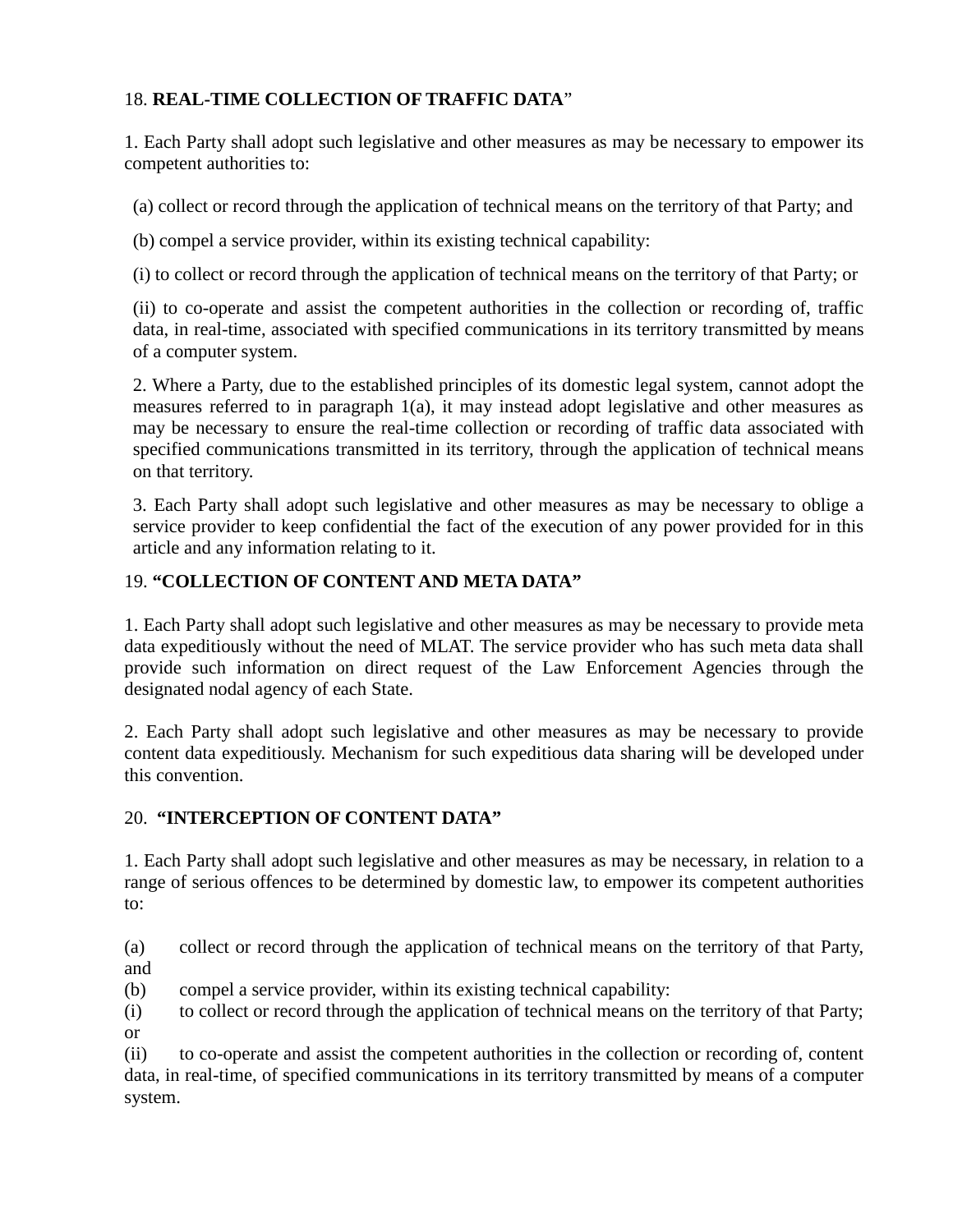2. Where a Party, due to the established principles of its domestic legal system, cannot adopt the measures referred to in paragraph 1 (a), it may instead adopt legislative and other measures as may be necessary to ensure the real-time collection or recording of content data associated with specified communications transmitted in its territory, through the application of technical means on that territory.

3. Each Party shall adopt such legislative and other measures as may be necessary to oblige a service provider to keep confidential the fact of the execution of any power provided for in this article and any information relating to it.

# 21. "**EXPEDITED PRESERVATION OF STORED COMPUTER DATA"**

1. Each Party shall adopt such legislative and other measures as may be necessary to enable its competent authorities to order or similarly obtain the expeditious preservation of specified computer data, including traffic and content data, that has been stored by means of a computer system, in particular where there are grounds to believe that the computer data is particularly vulnerable to loss or modification.

2. Where a Party gives effect to paragraph 1 above by means of an order to a person to preserve specified stored computer data in the person's possession or control, the Party shall adopt such legislative and other measures as may be necessary to oblige that person to preserve and maintain the integrity of that computer data for a period of time as long as necessary, up to a maximum of 180 days, to enable the competent authorities to seek its disclosure. A Party may provide for such an order to be subsequently renewed.

3. Each Party shall adopt such legislative and other measures as may be necessary to oblige the custodian or other person who is to preserve the computer data to keep confidential the undertaking of such procedures for the period of time provided for by its domestic law.

4. Each party shall create a nodal point for coordination by which such request for preservation can be carried out by the other state.

# **22. "MECHANISMS FOR FORFEITURE OF PROPERTY THROUGH INTERNATIONAL COOPERATION IN CONFISCATION"**

- 1. Each State Party, in order to provide mutual legal assistance in relation to property acquired through the commission of an offence established in accordance with this Convention, or the means of committing such an offence, shall, in accordance with its domestic law:
	- a) Take such measures as may be necessary to enable its competent authorities to give effect to an order of confiscation issued by a court of another State party;
	- b) Take such measures as may be necessary, within its jurisdiction, to enable its competent authorities to confiscate property of foreign origin by judicial order in connection with the legalization of proceeds derived from an offence established in accordance with the provisions of this Convention;
	- c) Consider taking such measures as may be necessary to enable non-conviction-based confiscation of such property in criminal proceedings where the offender cannot be prosecuted by reason of death, flight or absence, or in other appropriate cases.